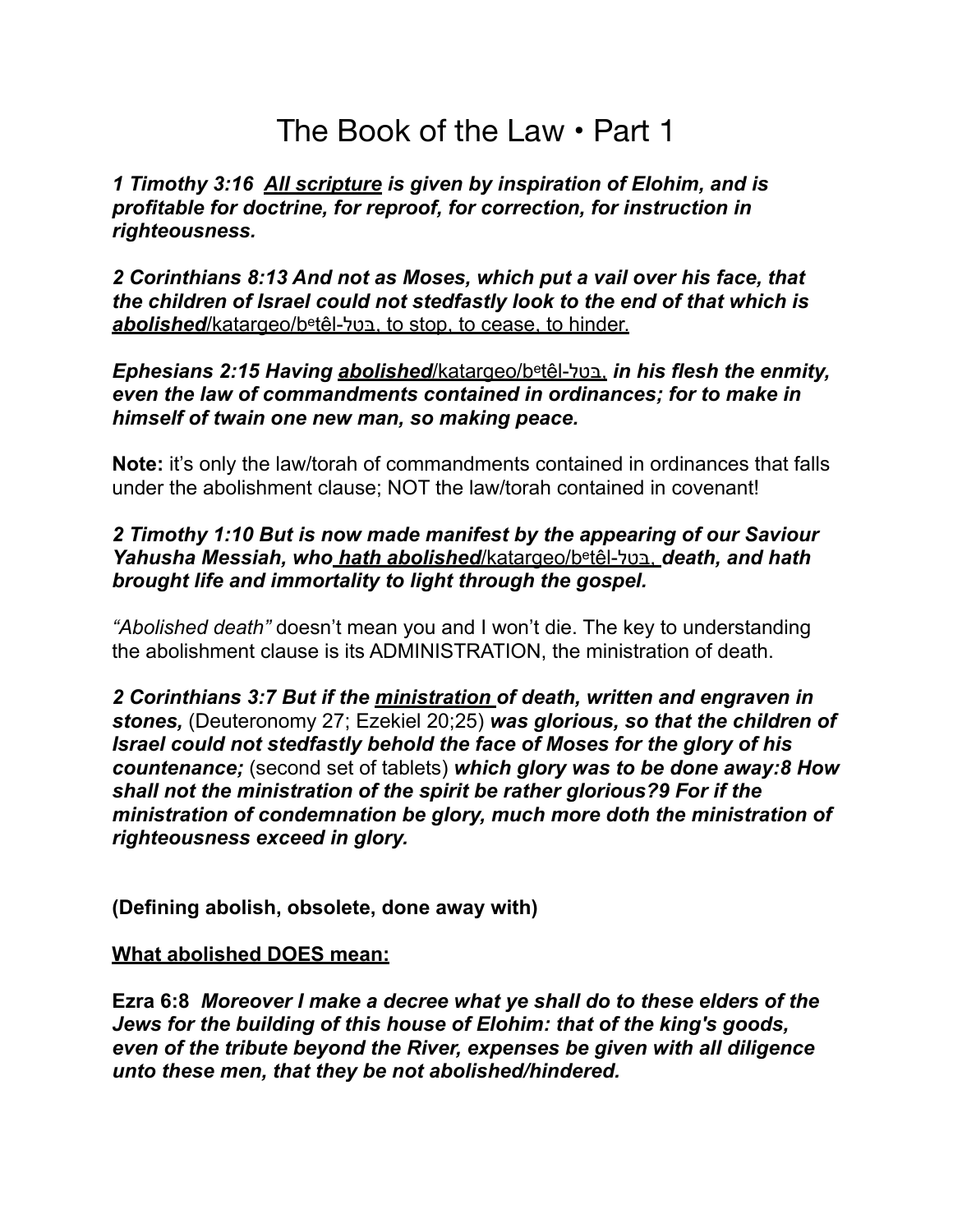Darius makes a decree not to hinder/abolish the work of the men who are rebuilding the temple. So the context of abolish is surrounding, not hindering the new building up of a temple that was previously destroyed.

The context of the "*abolished*" clause in the NT is the book of the law is NOT to hinder the building of the One New Man into the Commonwealth of Israel, as a Holy nation and a Kingdom of Priests.

The book of the law is no longer a hinderance to the building up of the new temple man that was previously destroyed.

*Ezra 4:21 Give ye now commandment to cause these men to cease, and that this city be not builded, until another commandment shall be given from me.* Context is the building up of a new temple and commandments being given and commandments ceasing.

**Ezra 5:5** The context is one cannot cause the building up of the new temple to cease because it's by the hand of Yah.

### *Galatians 3:12 And the law is not of faith but, The man that doeth them shall live in them.*

Exodus 19:8 informs us the Book of the covenant is of faith, *"All that יהוה hath* spoken we will do." That's of faith.

Whereas the Book of the law was not of faith it was: *imposed on them until the time of reformation. Hebrews 9:10.* 

#### **What abolished DOES NOT mean:**

*Heb. mâchâh מחה, Gk: apollumi, destroyed.* 

*Hebrews 9:16 For where a testament is, there must also of necessity be the death of the testator. 17 For a testament is of force after men are dead: otherwise it is of no strength at all while the testator liveth.*

A Will, a death is required in order to secure what יהוה promised to do.

If I made a Will in 2015 and then made a new Will in 2018 the Will is *'new'* not *'renewed'*. Can we agree on that?

You can only have one Will in administration at a time.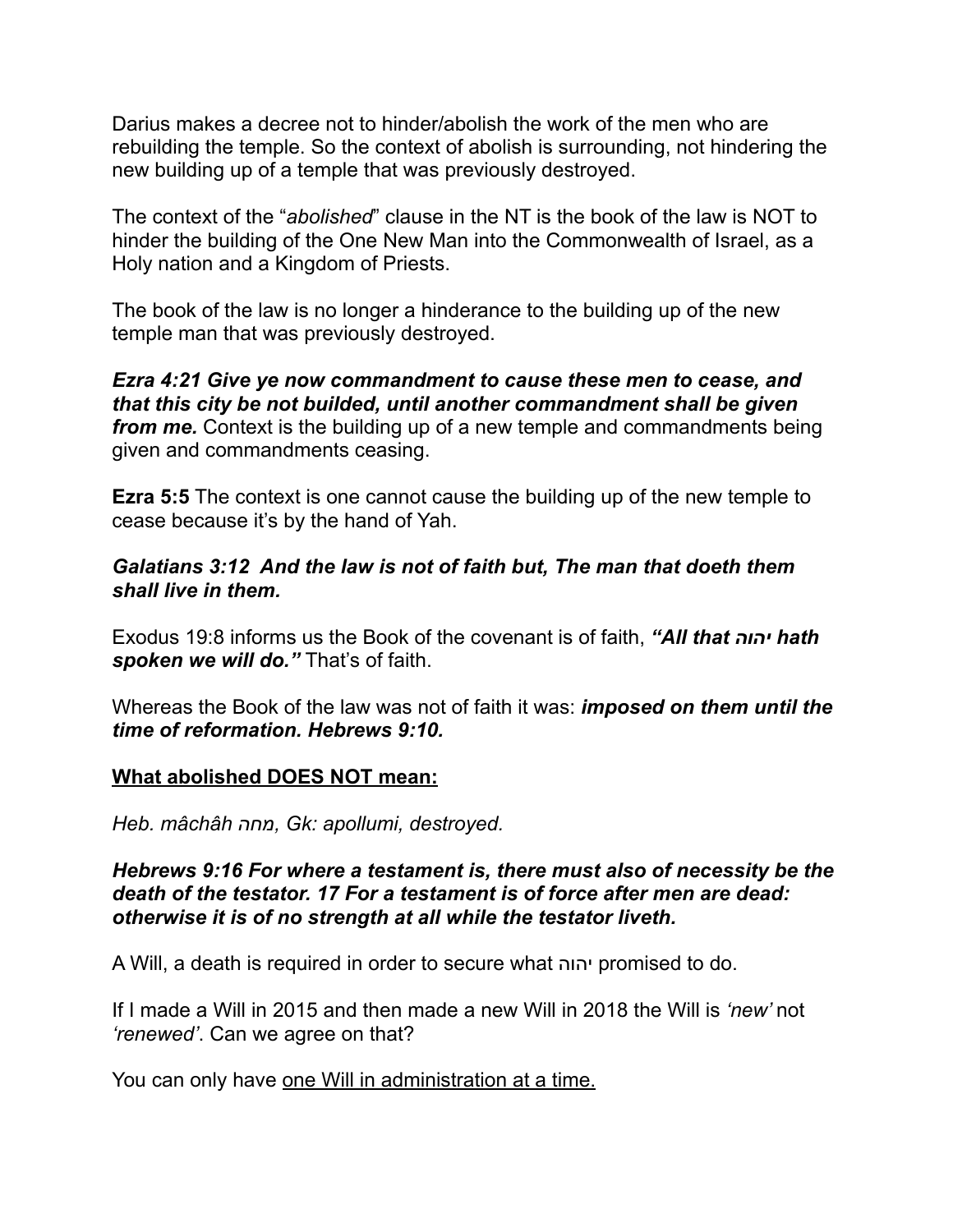You can't have two different laws and blood covenants running simultaneously, anymore than you can have two Presidency's under one Administration.

Darius made command, a decree concerning the administration of the building of a new temple.

**OBSOLETE:** Isn't obsolete the same as destroyed? No, it's akin to abolished in regard to administration again:

#### *Romans 6:6 Knowing this, that our old man is crucified with him, that the body of sin might be 'done away with'* /katargeo/beṭêl-בּטל,*, that henceforth we should not serve sin.*

The body still lives, yet it's done away with; how can that be so?

Once we become saved, our whole being (including our bodies) comes under a new administration. The body of sin is done away with, yet a new 'man' stands in it's place.

Once the New Covenant came into being (including our bodies being the temple) the law comes into a new administration.

The old body of the book of the law is done away with, yet a new body of law stands in it's place.

We're not lawless any more than we're a disembodied spirit! The consequences of sin are abolished, the body that housed it; returning us to the former estate.

# *1 Corinthians 13:10 But when that which is perfect is come, then that which is in part shall be done away.*

*2 Corinthians 3:13 And not as Moses, which put a vail over his face, that the children of Israel could not stedfastly look to the end of that which is abolished:14 But their minds were blinded: for until this day remaineth the same vail untaken away in the reading of the old testament; which vail is done away in Messiah.* A new administration.

*Hebrews 8:13 in the saying 'new,' He hath made the first old, and what doth become obsolete*/palaioō/ bâlâh-בּלה) Bet-Lamed-Heh)*and is growing old is ready to vanish away.*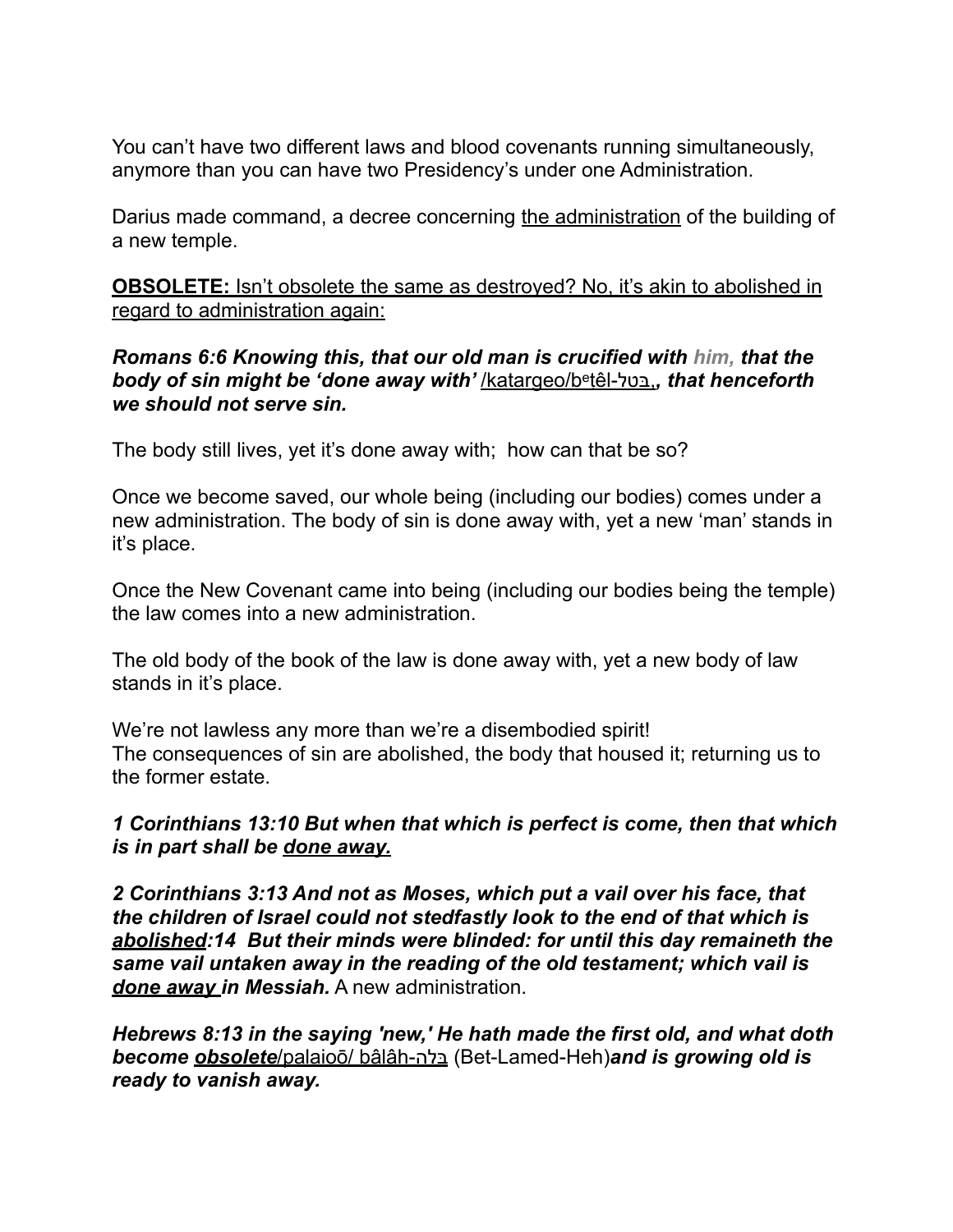The first priesthood under the book of the law is going to vanish (*2000 years later it's still not here*) because a new administration of priesthood has been set in place.

**Context;** something that has waxen old in the case of a garment. Garments in the biblical culture would be used again to make something new, they would not be destroyed unless they came into contact with leprosy.

## *Matthew 9:16 No one puts a piece of new cloth onto an old garment; for that which is put in to fill it up takes from the garment, and the tear is made worse.*

New garments would have old cloth brought forward into them, not vice versa unless they tear.

The New Covenant, which is the Book of the Covenant given as torah based upon better promises (Hebrews 8:6) does incorporate all scripture that is woven into it, given by inspiration of Elohim, for its profitability, doctrine, reproof, correction and instruction in righteousness.

But that does not mean you're wearing the old garment under it's old administration with all the laws that applied to the previous administration. For example:

The cloth from a woman's dress could be legally used to make a mans garment and the administration of the law pertaining to cross-dressing would not be administered because a completely new garment for a man has been made!

## *Deuteronomy 22:5 The woman shall not wear that which pertaineth unto a man, neither shall a man put on a woman's garment: for all that do so are abomination unto יהוה thy elohim.*

We must understand the new administration of the law does not mean a destroying of all threads of doctrine and instruction that have gone before.

**Psalms 6:7 "Obsolete"** is connected to our eyes, it means it's time for new vision!

**Leviticus 13:11 a leper would be made** *"obsolete"* **and** *"shut up"* indoors until his time was up and then he would come forward under a new administration by command of the priest.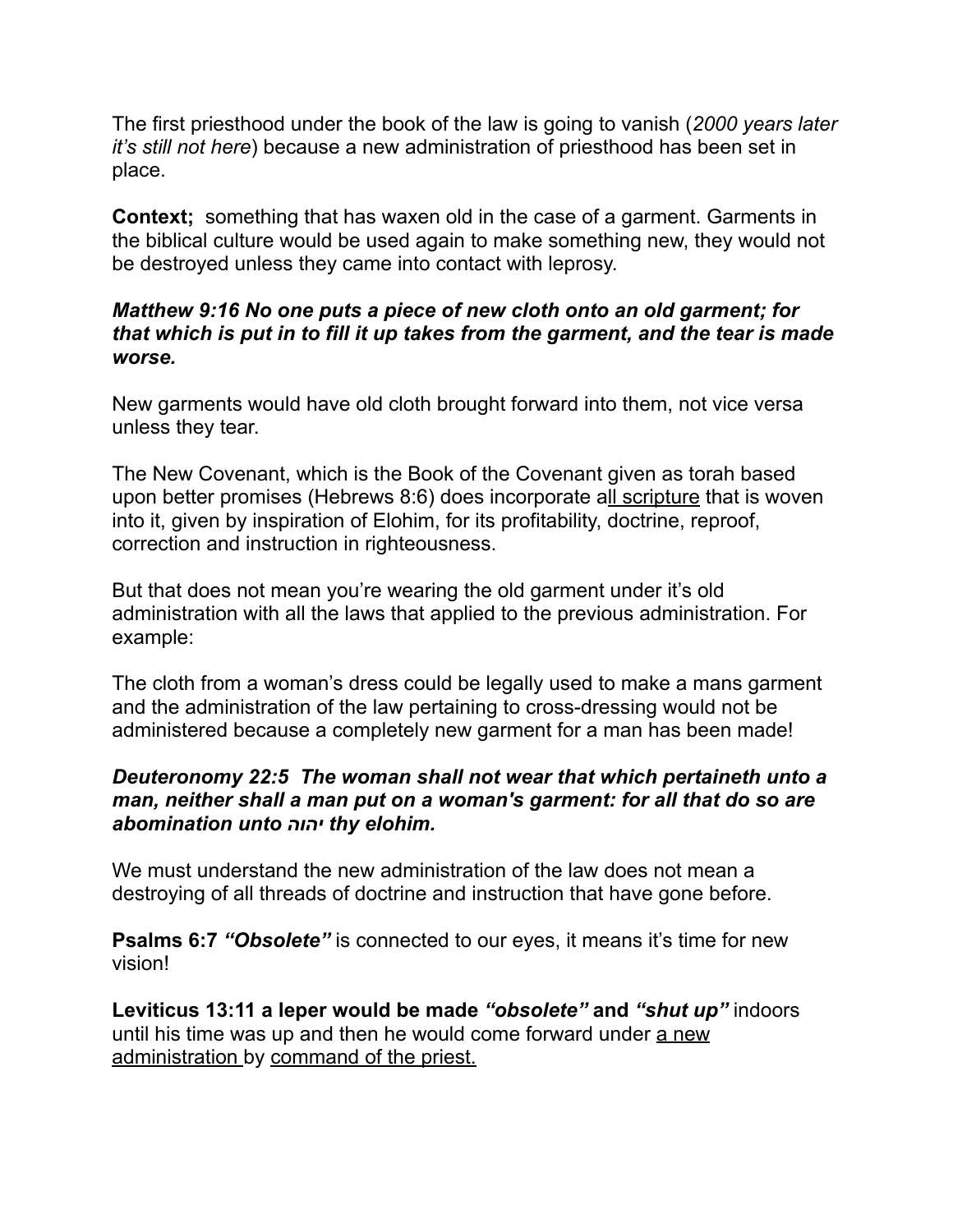It didn't mean the leper would be destroyed, he was not rendered null and void, done away with!

He just had to live under a new administration of law which the priest determined, that didn't mean that everything in his previous life he had to forget and not apply.

# *James 2:10 For whosoever shall keep the entire Torah, and yet offend in one point, he is guilty of all.*

# *Deuteronomy 27:26 and Galatians 3:10 say that "cursed is everyone who does not continue to do EVERYTHING written in the Book of the Law?"*

If you try to adhere to a Levitical administration then you're required to follow everything written in the BoL, everything means everything, you cant call the grace card in your torah observance for exemptions from observing/performing the parts of the Law that you find inconvenient or impractical today, but then not exempt yourself from observing/performing the more palatable parts of the Law.

## *Galatians 2:21 " ... for if righteousness comes by the law* (Book of the Law 3:10, Hebrews 7:11)*, then Moshiach died in vain."*

If a right administration comes by the book of the law under the Levitical priesthood then Yahusha died in vain.

Choosing the Malki-Tzedik administration doesn't equate to doing away with commands of יהוה it equates to rightly dividing the word of truth and the principle of Chabar:

**The principle of châbar/חבר-**)*Heh-Bet-Resh*) **coupling-dove tailing** *- #2266 to join, to couple (together), have fellowship with*. We have fellowship with the inspiration of Elohim, words profitable for doctrine, for reproof, for correction, for instruction in righteousness which are found in all scripture including the Book of the law; yet we do not have fellowship with another priesthood and other sacrifices other than Yahusha's.

Genesis 1:1 - Exodus 24:11 is the BoC, but lets look how foundational covenant commands are given more information and application in the BoL and very much fall under a Malki-Tzedkik administration. Most of these precepts are binding on us, for they are expositions of most of the commandments found in the BoC.